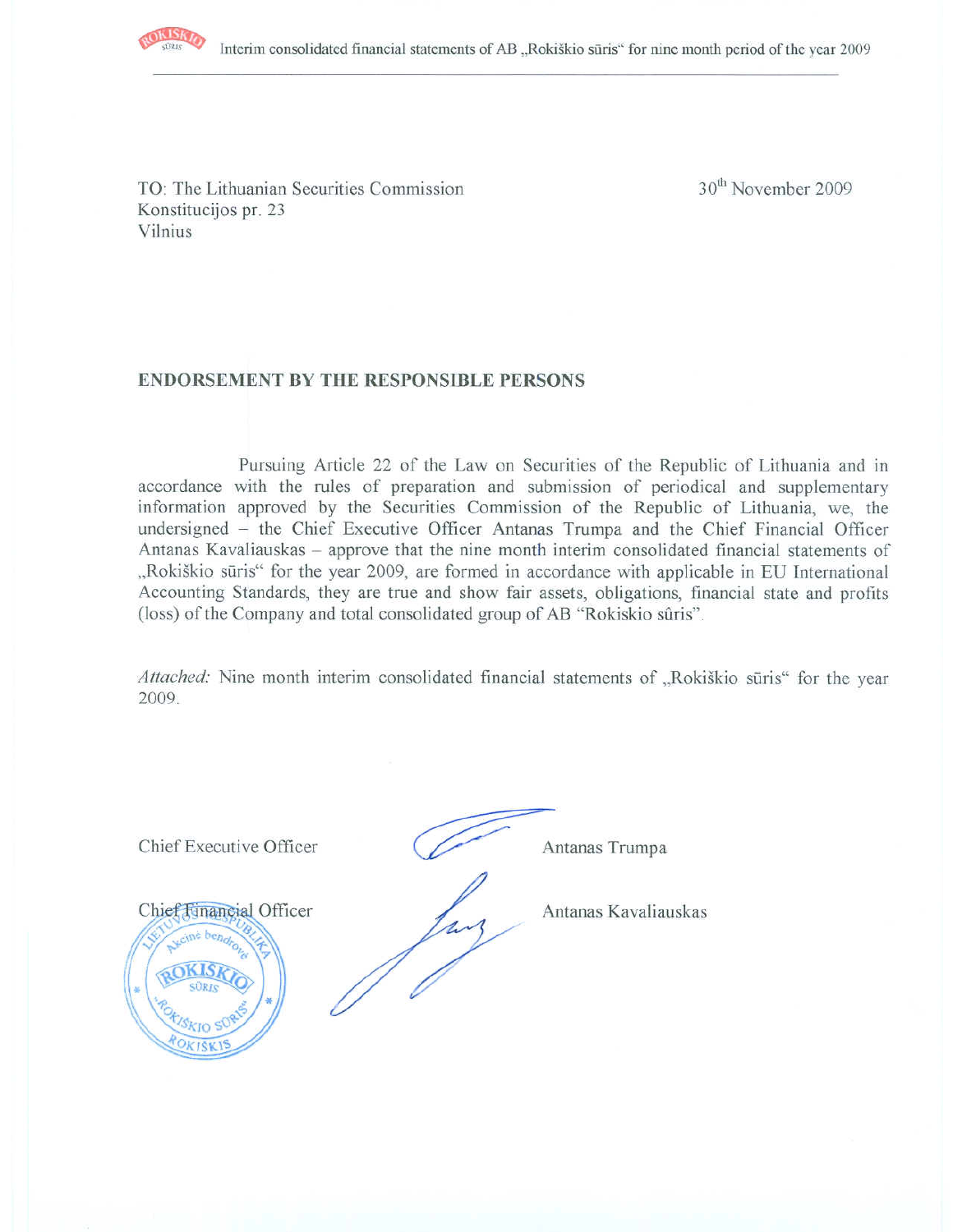



# **INTERIM CONSOLIDATED FINANCIAL STATEMENTS OF AB "ROKIŠKIO S**Ū**RIS" FOR NINE MONTH PERIOD OF THE YEAR 2009**

*(Prepared in accordance with the rules of preparation and submission of periodical and supplementary information approved by the Securities Commission of the Republic of Lithuania)*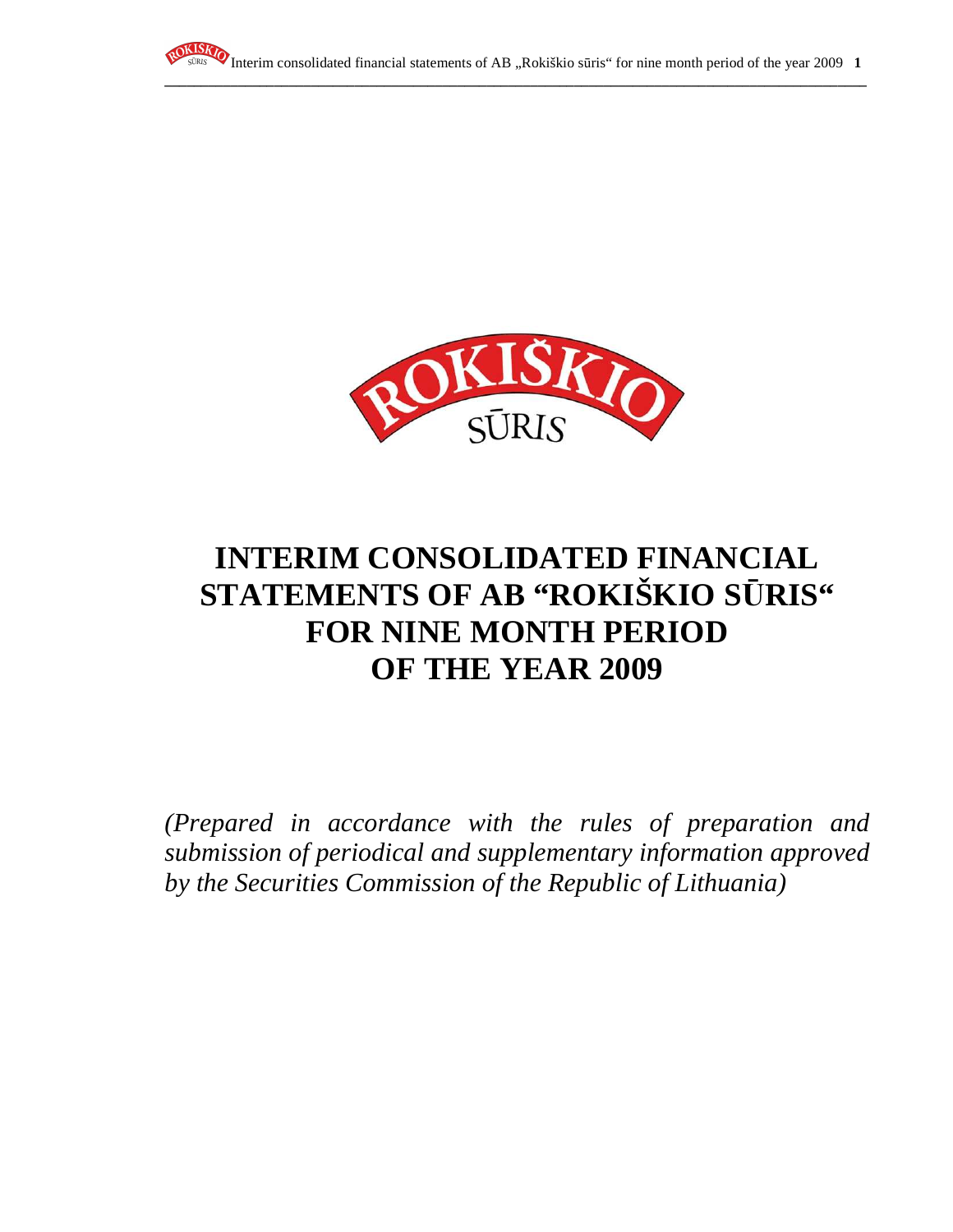Company code 173057512, address: Pramones str. 3, LT-42150 Rokiškis, Lithuania

(All tabular amounts are in LTL '000 unless otherwise stated)

# **Consolidated Balance sheet**

|                                     |         | September 30, 2009 |         | December 31, 2008 |          | September 30, 2008 |  |
|-------------------------------------|---------|--------------------|---------|-------------------|----------|--------------------|--|
|                                     |         |                    |         |                   |          |                    |  |
| <b>PROPERTY</b>                     |         |                    |         |                   |          |                    |  |
| Long-term tangible assets           | 111 763 |                    | 129 206 |                   | 126 260  |                    |  |
| Intangible assets (with prestige)   | 658     |                    | 2 4 2 0 |                   | 7 1 6 9  |                    |  |
| Other receivables in a year         | 24 081  |                    | 33 615  |                   | 11 271   |                    |  |
|                                     |         | 136 502            |         | 165 241           |          | 144 700            |  |
| <b>Current assets</b>               |         |                    |         |                   |          |                    |  |
| Inventories                         | 37 613  |                    | 87 223  |                   | 117859   |                    |  |
| Receivables and advance payments    | 104 368 |                    | 103 860 |                   | 120 667  |                    |  |
| Short-term investments              | 3 6 7 2 |                    | 1723    |                   | 11 8 8 4 |                    |  |
| Cash and cash equivalents           | 55 411  |                    | 3 2 4 2 |                   | 6 6 6 2  |                    |  |
|                                     |         | 201 064            |         | 196 048           |          | 257 072            |  |
| <b>Total assets</b>                 |         | 337 566            |         | 361 289           |          | 401 772            |  |
| <b>EQUITY AND LIABILITIES</b>       |         |                    |         |                   |          |                    |  |
| <b>Capital and reserves</b>         |         |                    |         |                   |          |                    |  |
| Ordinary shares                     | 42716   |                    | 42716   |                   | 42716    |                    |  |
| Share premium                       | 41 473  |                    | 41 473  |                   | 41 473   |                    |  |
| Reserve for acquisition of treasury | 38746   |                    | 28 7 46 |                   | 28 74 6  |                    |  |
| shares                              |         |                    |         |                   |          |                    |  |
| Treasury shares                     | (18829) |                    | (15492) |                   | (15492)  |                    |  |
| Other reserves                      | 7074    |                    | 7074    |                   | 7074     |                    |  |
| Retained earnings (loss)            | 68 4 35 |                    | 68 993  |                   | 74 123   |                    |  |
|                                     |         | 179 615            |         | 173 510           |          | 178 640            |  |
| <b>Minority share</b>               |         | 527                |         | 273               |          |                    |  |
| <b>Non-current liabilities</b>      |         |                    |         |                   |          |                    |  |
| Non-current liabilities             | 6       |                    | 8       |                   | 504      |                    |  |
| Deferred income                     | 7811    |                    | 8 4 4 5 |                   | 6464     |                    |  |
|                                     |         | 7817               |         | 8453              |          | 6968               |  |
| <b>Current liabilities</b>          |         |                    |         |                   |          |                    |  |
| Trade and other payables            | 56982   |                    | 50754   |                   | 63813    |                    |  |
| Income tax liabilities              | 3 1 2 7 |                    |         |                   |          |                    |  |
| Deferred income                     | 3 2 8 2 |                    | 2843    |                   | 1 5 4 4  |                    |  |
| Provisions                          | 824     |                    | 824     |                   |          |                    |  |
| Financial debts                     | 85 392  |                    | 124 632 |                   | 150 807  |                    |  |
|                                     |         | 149 607            |         | 179 053           |          | 216 164            |  |
| <b>Total equity and liabilities</b> |         | 337 566            |         | 361 289           |          | 401 772            |  |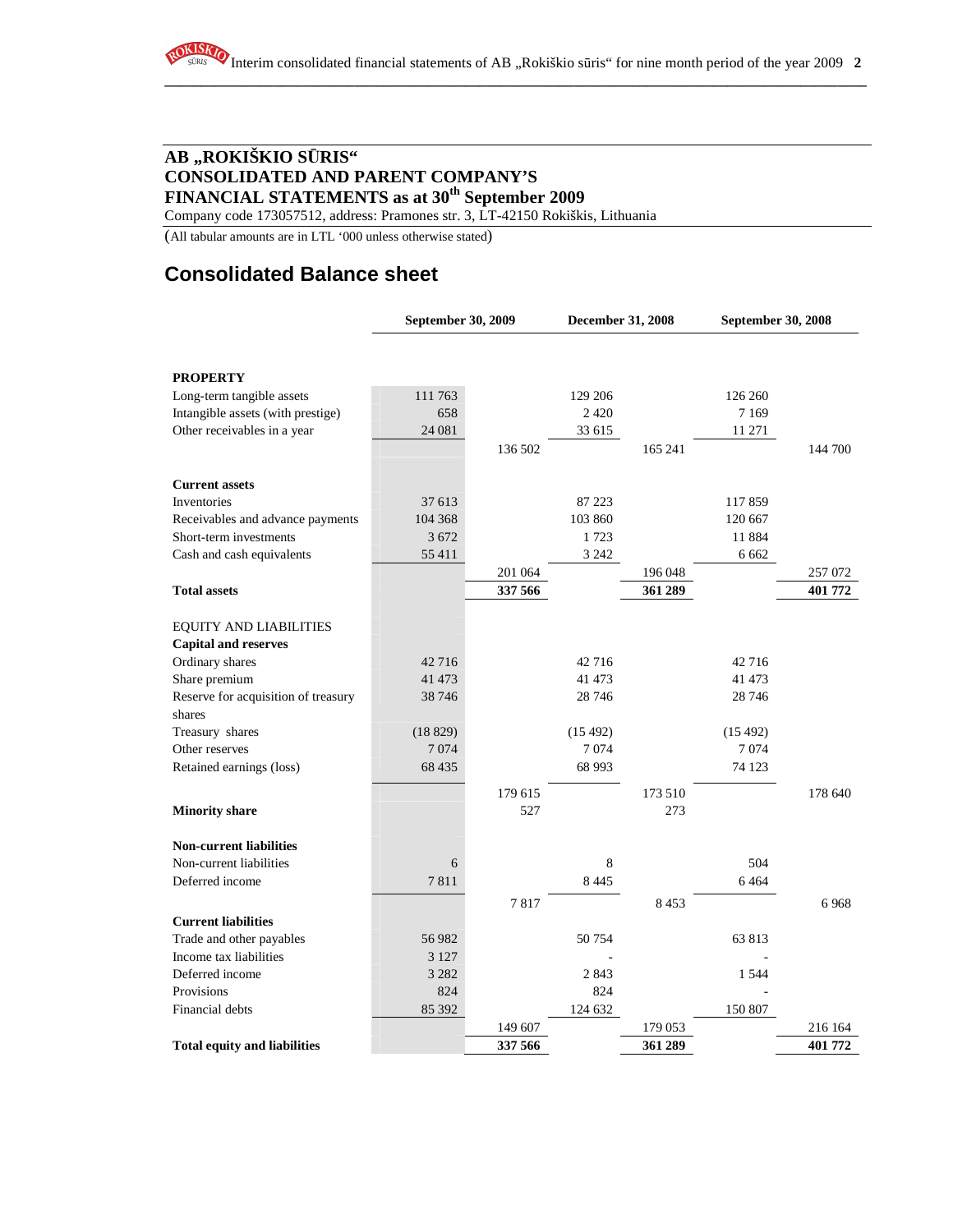Company code 173057512, address: Pramones str. 3, LT-42150 Rokiškis, Lithuania

(All tabular amounts are in LTL '000 unless otherwise stated)

# **Consolidated profit (loss) report**

|                                | 9 months ended |          |              | 3 months ended |  |
|--------------------------------|----------------|----------|--------------|----------------|--|
|                                | September 30   |          | September 30 |                |  |
|                                | 2009           | 2008     | 2009         | 2008           |  |
| Sales                          | 428 831        | 512394   | 154 496      | 195 552        |  |
| Cost of sales                  | (364 412)      | (475892) | (131 871)    | (171906)       |  |
| Gross profit                   | 64 4 19        | 36 502   | 22 6 25      | 23 646         |  |
| Selling and marketing expenses | (49673)        | (45960)  | (13197)      | (20 430)       |  |
| <b>Operating profit (loss)</b> | 14746          | (9458)   | 9428         | 3 2 1 6        |  |
| Finance costs                  | (1923)         | (3460)   | (416)        | (1821)         |  |
| Profit before tax              | 12823          | (12918)  | 9012         | 1 3 9 5        |  |
| Income tax (accumulation)      | (3 127)        | (238)    | 115          | 999            |  |
| Net profit $/(loss)$           | 9696           | (13156)  | 9 1 2 7      | 2 3 9 4        |  |
|                                |                |          |              |                |  |
| <b>Referable to:</b>           |                |          |              |                |  |
| Minority share                 | 254            |          | 44           |                |  |
| Company owners                 | 9442           | (13156)  | 9083         | 2 3 9 4        |  |
|                                | 9696           | (13156)  | 9 1 2 7      | 2 3 9 4        |  |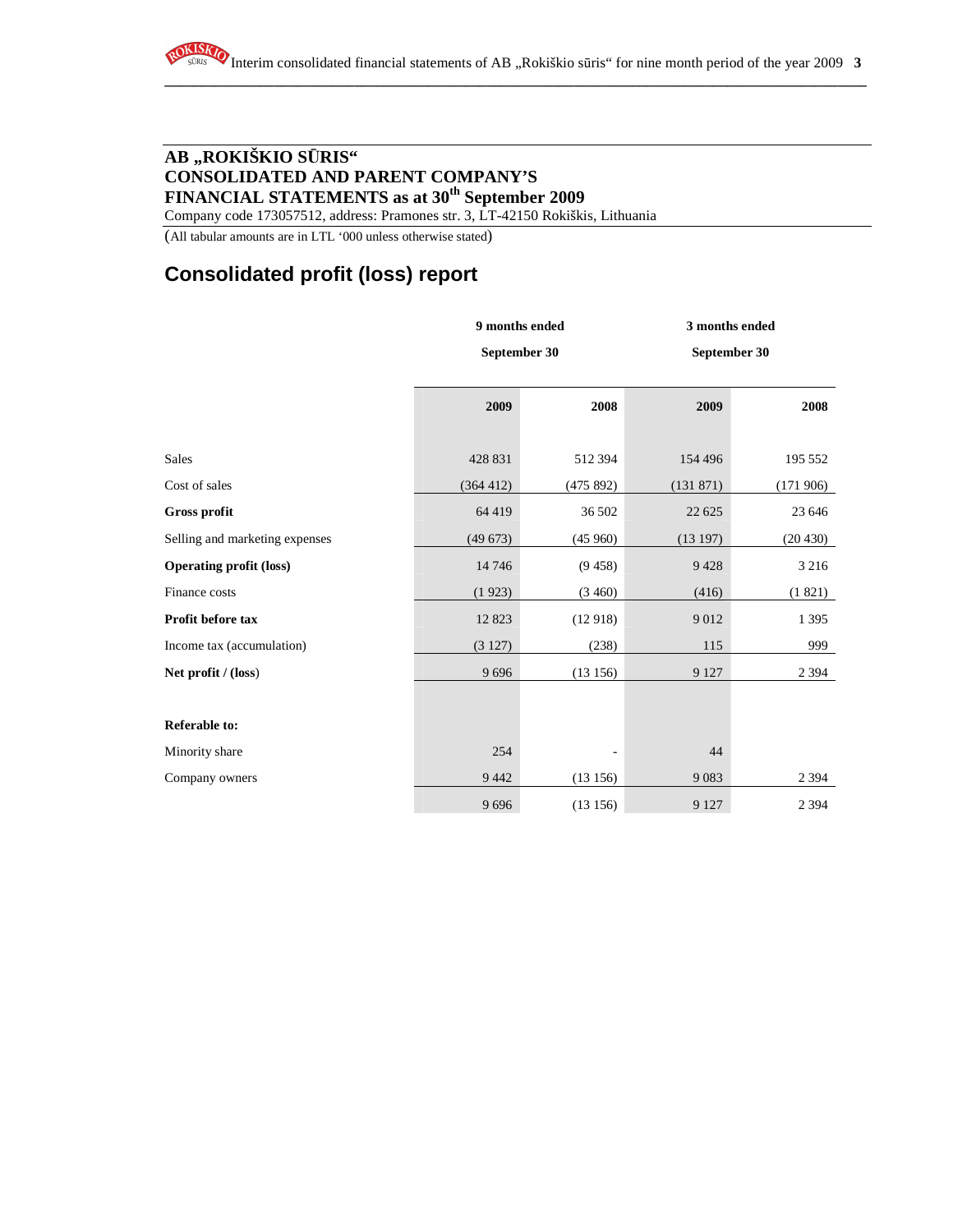Company code 173057512, address: Pramones str. 3, LT-42150 Rokiškis, Lithuania

(All tabular amounts are in LTL '000 unless otherwise stated)

# **Consolidated cash flow statement**

**9 months ended September 30** 

| <b>Operating activities</b>                                          | 2009     | 2008     |
|----------------------------------------------------------------------|----------|----------|
| Profit before tax and minority interest                              | 12823    | (12918)  |
| Corrections:                                                         |          |          |
| depreciation                                                         | 21 265   | 19 245   |
| depreciation (negative prestige not included)<br>$\equiv$            | 194      | 349      |
| written off long-term tangible assets<br>$\overline{\phantom{a}}$    | 55       | 64       |
| loss in long-term tangible asset sales<br>$\overline{\phantom{0}}$   | 696      | (3)      |
| interest expenses                                                    | 1923     | 4 2 1 9  |
| interest income                                                      | (237)    | (408)    |
| net unrealized currency exchange profit<br>$\overline{\phantom{0}}$  | (129)    | (74)     |
| export subsidies received<br>$\overline{\phantom{0}}$                | 1 0 5 2  |          |
| depreciation of long-term tangible asset support                     | (2275)   | (1643)   |
| Circulating capital changes:                                         |          |          |
| - inventories                                                        | 46 750   | (13664)  |
| - payables                                                           | 10732    | (3642)   |
| - receivables and advance payments                                   | 3 4 5 6  | (43105)  |
| Cash flows generated from operating activities                       | 96 30 5  | (51 580) |
| Interest paid                                                        | (1923)   | (4219)   |
| Income tax paid                                                      | (2349)   | (11517)  |
|                                                                      |          |          |
| Net cash flows from operating activities                             | 92 033   | (67316)  |
|                                                                      |          |          |
| <b>Investing activities</b><br>Purchase of long-term tangible assets | (3992)   | (29002)  |
| Purchase of intangible assets                                        | (132)    | (199)    |
| Loans granted to farmers and employees                               | (345)    |          |
| Proceeds from long-term tangible asset sales                         | 495      | (765)    |
| Repayments of loans granted to farmers and employees                 | 4 3 9 1  | 232      |
| Interest received                                                    | 237      | 5 0 7 7  |
| Subsidies for long-term tangible assets                              | 2079     | 408      |
|                                                                      |          |          |
| Net cash flows from investing activities                             | 2 7 3 3  | (24249)  |
| <b>Financing activities</b>                                          |          |          |
| Acquisition of treasury shares                                       | (3337)   | (10790)  |
| Finance lease principal payments                                     | (20)     | (95)     |
| Loans granted                                                        | 316830   | 434 540  |
| Loan repayments received                                             | (334046) | (320149) |
| Dividends paid                                                       |          | (9902)   |
|                                                                      |          |          |
| Net cash flows from financing activities                             | (20573)  | 93 604   |
|                                                                      |          |          |
|                                                                      |          |          |
| Net increase in cash and cash equivalents                            | 74 193   | 2039     |
| Cash and cash equivalents at the beginning of the period             | (18782)  | 4 6 23   |
|                                                                      |          |          |
| Cash and cash equivalents at the end of the period                   | 55 411   | 6 6 6 2  |
|                                                                      |          |          |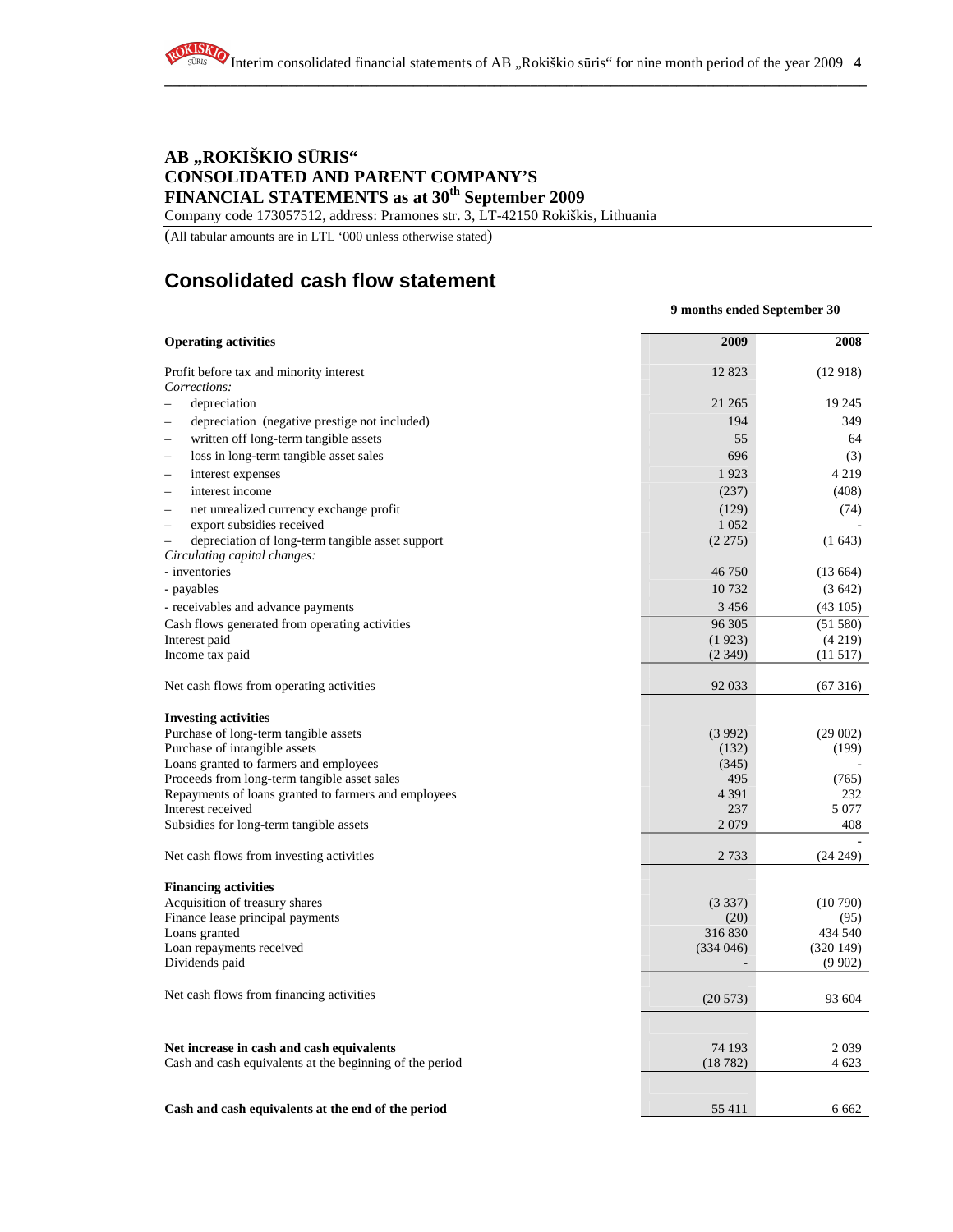Company code 173057512, address: Pramones str. 3, LT-42150 Rokiškis, Lithuania

(All tabular amounts are in LTL '000 unless otherwise stated)

## **Consolidated Own Capital Change Statement (thousand LTL)**

|                                         | <b>Share</b><br>capital | <b>Share</b><br>premium | <b>Reserve for</b><br>acquisition<br>of treasury<br>shares | <b>Treasury</b><br>shares | Other<br>reserves        | <b>Retained</b><br>earnings | <b>Total</b> | <b>Minority</b><br>share | <b>Total</b> |
|-----------------------------------------|-------------------------|-------------------------|------------------------------------------------------------|---------------------------|--------------------------|-----------------------------|--------------|--------------------------|--------------|
|                                         |                         |                         |                                                            |                           |                          |                             |              |                          |              |
| <b>Balance at 31st December</b><br>2007 | 42716                   | 41 473                  | 14 3 9 4                                                   | (4702)                    | 5 3 6 2                  | 113 245                     | 212488       |                          | 212 488      |
| <b>Acquisition of own shares</b>        |                         |                         | 14 3 5 2                                                   |                           | 1712                     | (16064)                     |              |                          |              |
| <b>Allocation to reserves</b>           |                         |                         |                                                            | (10790)                   |                          |                             | (10790)      |                          | (10790)      |
| Dividends relating to 2007              |                         |                         |                                                            |                           |                          | (9902)                      | (9902)       |                          | (9902)       |
| Net profit                              | $\sim$                  | ÷                       |                                                            | $\overline{\phantom{a}}$  | $\overline{\phantom{a}}$ | (13156)                     | (13156)      |                          | (13156)      |
| Balance at 30th September<br>2008       | 42716                   | 41 473                  | 28 74 6                                                    | (15492)                   | 7 0 7 4                  | 74 123                      | 178 640      |                          | 178 640      |
|                                         |                         |                         |                                                            |                           |                          |                             |              |                          |              |
| <b>Net loss</b>                         |                         |                         |                                                            |                           |                          | (5130)                      | (5130)       | (41)                     | (5171)       |
| <b>Acquisition of subsidiaries</b>      |                         |                         |                                                            |                           |                          |                             |              | 314                      | 314          |
| <b>Balance at 31st December</b><br>2008 | 42716                   | 41 473                  | 28 74 6                                                    | (15492)                   | 7 0 7 4                  | 68 993                      | 173 510      | 273                      | 173 783      |
| Dividends relating to 2008              |                         |                         |                                                            |                           |                          |                             |              |                          |              |
| <b>Allocation to reserves</b>           |                         |                         | 10 000                                                     |                           |                          | (10000)                     |              |                          |              |
| <b>Acquisition of own shares</b>        |                         |                         |                                                            | (3337)                    |                          |                             | (3337)       |                          | (3337)       |
| Net profit                              |                         |                         |                                                            |                           |                          | 9 4 4 2                     | 9 4 4 2      | 254                      | 9696         |
| <b>Balance at 30th September 2009</b>   | 42716                   | 41 473                  | 38 746                                                     | (18829)                   | 7 0 7 4                  | 68 4 35                     | 179 615      | 527                      | 180 142      |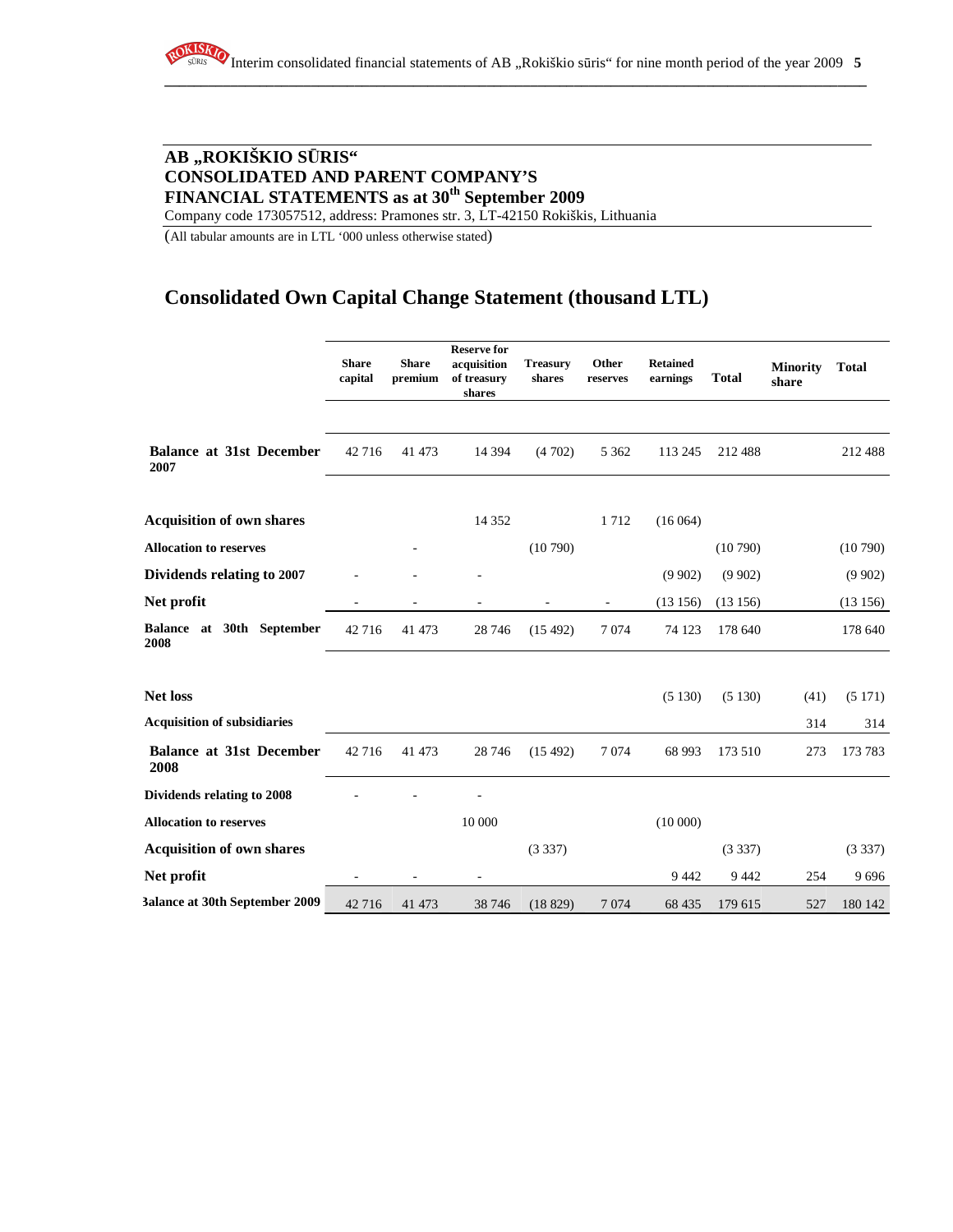Company code 173057512, address: Pramones str. 3, LT-42150 Rokiškis, Lithuania

(All tabular amounts are in LTL '000 unless otherwise stated)

## **Commentary on the Report**

#### **1. General information**

The joint stock company "Rokiškio sūris" (hereinafter – the company) is a public listed company incorporated in Rokiskis.

The shares of AB "Rokiškio sūris" are traded on Vilnius Stock Exchange and they and included on the Baltic Official trade list (VVPB symbol – RSU1L).

The Authorized Capital of AB "Rokiškio sūris" comprises of 42 716 530 ordinary registered shares (symbol RSU1L; ISIN code LT0000100372), with the total nominal value of LTL 42 716 530.

The consolidated group (hereinafter the "Group") consists of the Company AB "Rokiskio suris", two branches, five subsidiaries and one joint venture. (In 2008: two branches, eight subsidiaries, and one joint venture). The following tables introduce the subsidiaries and branches which are included in the consolidated report:

|                  | <b>Operating as</b><br>at September<br>30th |      |                           |                       |  |
|------------------|---------------------------------------------|------|---------------------------|-----------------------|--|
| <b>Branches</b>  | 2009                                        | 2008 | <b>Subsidiaries</b>       |                       |  |
| Utenos pienas    | Yes                                         | Yes  |                           | UAB "Rokiškio pienas" |  |
| Ukmergės pieninė | Yes                                         | Yes  | <b>UAB</b><br>nartneriai" | "Skeberdis            |  |

|                  | <b>Operating as</b><br>at September<br>30th |      |                                     |               |                       |               | Group's share<br>$(\frac{6}{6})$ as at<br><b>September 30th</b> |        |
|------------------|---------------------------------------------|------|-------------------------------------|---------------|-----------------------|---------------|-----------------------------------------------------------------|--------|
| <b>Branches</b>  | 2009                                        | 2008 |                                     |               | <b>Subsidiaries</b>   |               | 2009                                                            | 2008   |
| Utenos pienas    | Yes                                         | Yes  |                                     |               | UAB "Rokiškio pienas" |               | 100,00                                                          | 100,00 |
| Ukmergės pieninė | Yes                                         | Yes  |                                     | <b>UAB</b>    | "Skeberdis            | <sub>1r</sub> |                                                                 | 100,00 |
|                  |                                             |      |                                     | partneriai"   |                       |               |                                                                 |        |
|                  |                                             |      | UAB "Skirpstas"<br>100,00<br>100,00 |               |                       |               |                                                                 |        |
|                  |                                             |      |                                     | KB "Žalmargė" |                       |               | 100,00                                                          | 100,00 |
|                  |                                             |      |                                     |               | UAB "Europienas"      |               |                                                                 | 100,00 |
|                  |                                             |      |                                     | <b>SIA</b>    | "Jekabpils            | Piena         | 50,05                                                           | 50,05  |
|                  |                                             |      |                                     | Kombinats"    |                       |               |                                                                 |        |
|                  |                                             |      | UAB "Batėnai"*<br>100,00            |               |                       | 100,00        |                                                                 |        |
|                  |                                             |      |                                     |               | UAB "Pečupė"*         |               |                                                                 | 100,00 |

| <b>Joint venture</b> |       |       |
|----------------------|-------|-------|
| UAB, Pieno upės"     | 50,00 | 50,00 |

\* The subsidiaries are not consolidated with the Group due to their insignificance.

Four of the above subsidiaries, a joint venture and the branches are located in Lithuania. The company SIA "Jekabpils Piena Kombinats" is in Latvia.

The main field of operations of the Group is production of fermented cheese and other dairy products.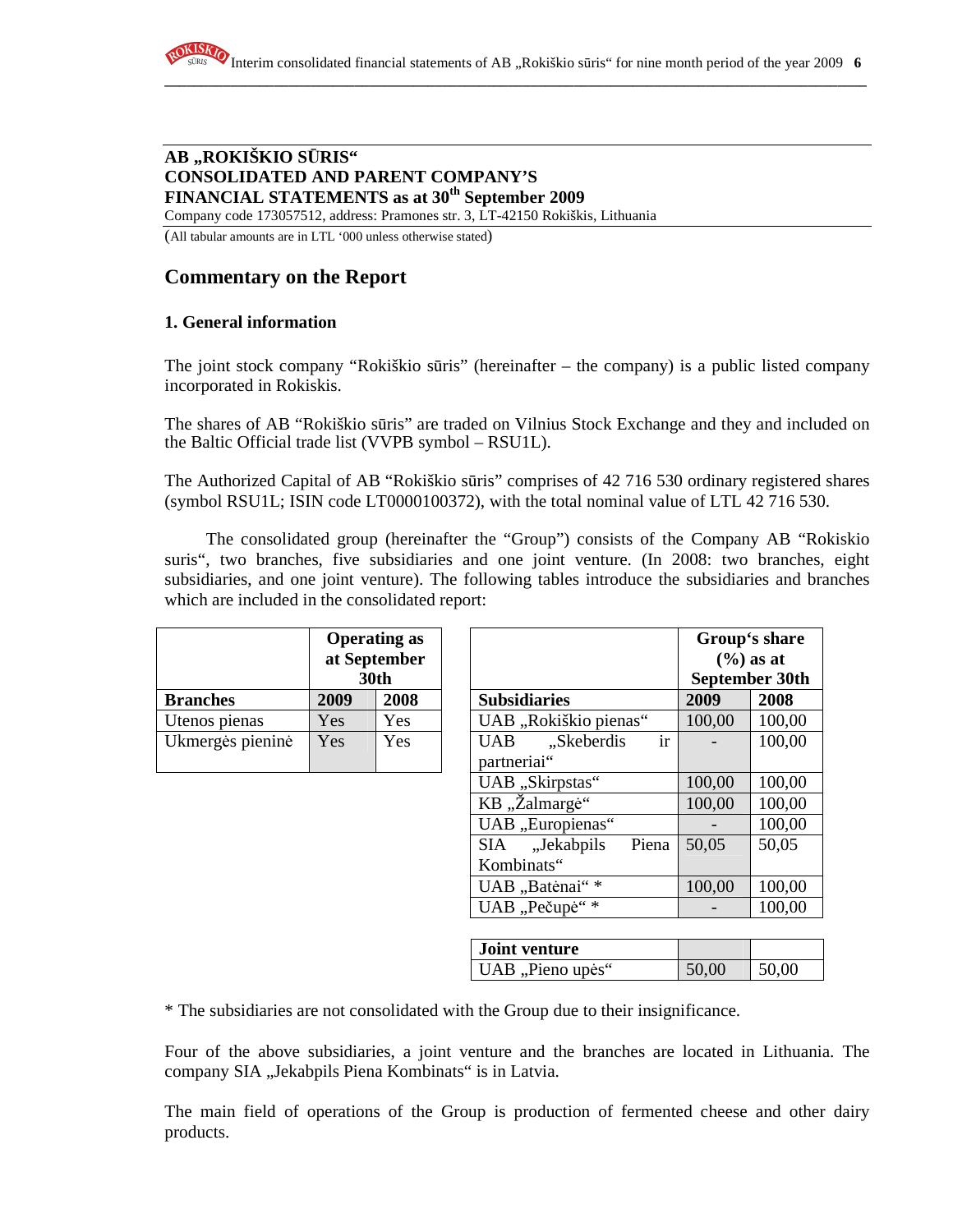On  $30<sup>th</sup>$  September 2009, the average number of the Group's employees was equal to 1 610 (compared to 1 761 employees as at  $30<sup>th</sup>$  September 2008).

**\_\_\_\_\_\_\_\_\_\_\_\_\_\_\_\_\_\_\_\_\_\_\_\_\_\_\_\_\_\_\_\_\_\_\_\_\_\_\_\_\_\_\_\_\_\_\_\_\_\_\_\_\_\_\_\_\_\_\_\_\_\_\_\_\_\_\_\_\_\_\_\_\_\_\_\_\_\_\_\_\_\_\_\_\_\_\_\_\_\_\_\_\_\_\_\_**

## **2. Accounting Principles**

These consolidated financial statements have been prepared according to International Financial Reporting Standards as adopted by the European Union.

The consolidated financial statements have been prepared under the historical cost convention. The principal accounting policies applied in the preparation of these consolidated and parent company's financial statements are set out below. These policies have been consistently applied to all the years present, unless otherwise stated.

The preparation of consolidated and parent company's financial statements in conformity with IFRS requires the use of estimates and assumptions that affect the reported amounts of assets and liabilities and disclosure of contingent assets and liabilities at the date of the financial statements and the reported amounts of revenues and expenses during the reporting period.

Subsidiaries are the entities over which the Group has the power to govern the financial and operating policies generally accompanying a shareholding of more than one half of the voting rights. Subsidiaries are fully consolidated from the date on which control is transferred to the Group. They are de-consolidated from the date that control ceases.

Transactions among the Group's enterprises, residual values and retained transaction earnings between the Group's enterprises are eliminated. Unrealised loss is eliminated too; however, it is considered to be the sign of transfer asset value decrease. The accounting principles of daughter enterprises were changed where necessary in order to ensure their consistency with the accounting principles applied by the Group.

The Group applies a policy of treating transactions with minority interests as transactions with parties external to the Group. Disposals to minority interests result in gains and losses for the Group that are recorded in the income statement.

The Group's interests in jointly controlled entities are accounted for by proportionate consolidation. The Group combines its share of the joint ventures' individual income and expenses, assets and liabilities and cash flows on a line-by-line basis with similar items in the Group's financial statements. The Group recognises the portion of gains or losses on the sale of assets by the group to the joint venture until it resells the assets to an independent party. However, a loss on the transaction is recognised immediately if the loss provides evidence of a reduction in the net realisable value of current assets, or an impairment loss.

Items included in the financial statements of the Company and each of the Group's entities are measured using the currency of the primary economic environment in which the entity operates (hereinafter "the functional currency"). The financial statements are presented in Litas (LTL), which is the Company's (and each of the Group entity's) functional and presentation currency.

The value of long-term tangible assets is valued at historical cost less accumulated depreciation. Subsequent costs are included into the asset's carrying amount or recognized as separate assets, as appropriate, only when it is likely that in future the Group will receive economic benefits associated with the item and the cost of the item will be measured accordingly. All other repairs and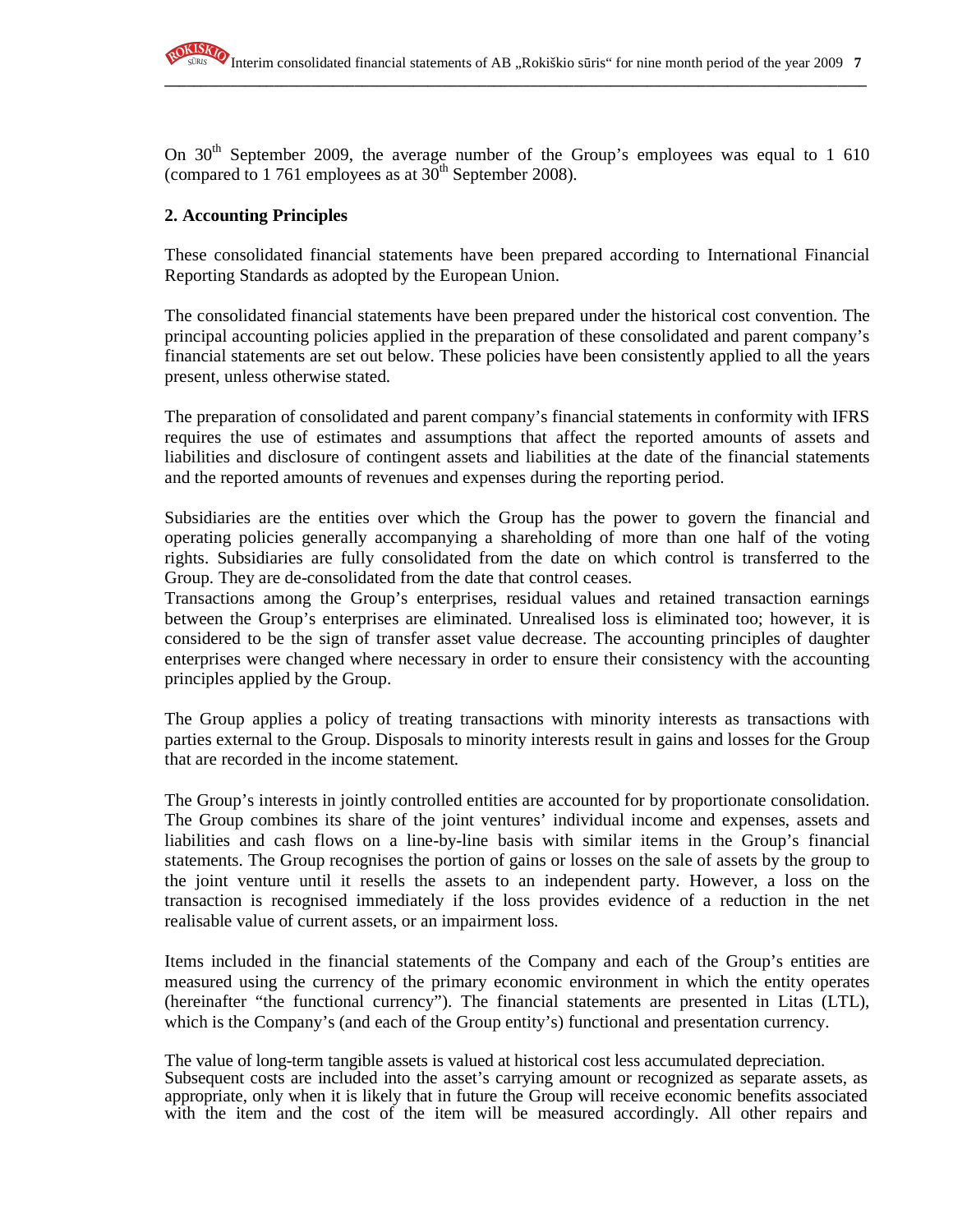maintenance expenses are charged to the income statement during the financial period in which they have been incurred.

**\_\_\_\_\_\_\_\_\_\_\_\_\_\_\_\_\_\_\_\_\_\_\_\_\_\_\_\_\_\_\_\_\_\_\_\_\_\_\_\_\_\_\_\_\_\_\_\_\_\_\_\_\_\_\_\_\_\_\_\_\_\_\_\_\_\_\_\_\_\_\_\_\_\_\_\_\_\_\_\_\_\_\_\_\_\_\_\_\_\_\_\_\_\_\_\_**

Depreciation on property, plant and equipment is calculated using the straight-line method to allocate their cost to their residual values over their estimated useful lives, as follows:

| <b>Buildings</b>                                  | $15 - 55$ years |
|---------------------------------------------------|-----------------|
| Plant & machinery                                 | $5 - 29$ years  |
| Motor vehicles                                    | $4 - 10$ years  |
| Equipment and other property, plant and equipment | $3 - 20$ years  |

The asset residual values and useful lives are reviewed, and adjusted, if appropriate, at each balance sheet date.

The Group's software which is expected to bring the Group material benefit in future, is valued at cost price less accumulated depreciation. Depreciation is calculated using the straight-line method for the estimated useful life from 1 to 5 years.

Borrowings and receivables are non-derivative financial assets which have fixed or determined payments and which are not quoted in the active market. They are reported as current assets when their term is no longer than 12 months from the balance sheet preparation date; otherwise, they are reported as non-current assets. In the balance sheet borrowings and receivables are reported under trade and other receivables.

Inventories are reported at their cost price or at their net sale value, depending on which of the values is smaller. The cost price is calculated using the method of FIFO. The cost of ready production or production in progress consists of raw material, direct labour and other direct or indirect production expenses less borrowing costs. Net sale value is a valuated sale price under usual business conditions less production completion and sale expenses.

In the beginning receivable sums are reported at their fair value and subsequently at their depreciated cost less value decrease sum, using the method of effective interest rate. The value decrease of receivables is determined when there is objective evidence that the Group will fail in getting back all the sums during the terms determined in advance. Value decrease sum is the difference between the carrying amount and the actual value of evaluated future cash flows, discounted using the effective interest rate method. In the income statement the value decrease sum is reported under general and administrative expenses. Bad debts are written off in the year when they are determined as impossible to settle.

Cash and cash equivalents are reported at their nominal value. In the cash flow statement cash and cash equivalents mean bank and cash-register money, as well as bank overdrafts. In the balance sheet bank overdrafts are reported under financial debts as current liabilities.

Ordinary registered shares are reported at their nominal value. The sum received from sold shares exceeding their nominal value is reported as share premium. Additional expenses directly attributed to new share emission are reported by subtracting them from share premium.

When the company or its daughter enterprises acquire the company shares, the sum paid for them, including all additional expenses, is subtracted from shareholder property as treasury shares until they are not sold, newly launched for sales or cancelled. When treasury shares are sold, launched for sales or cancelled no profit or loss are reported in the income statement. When such shares are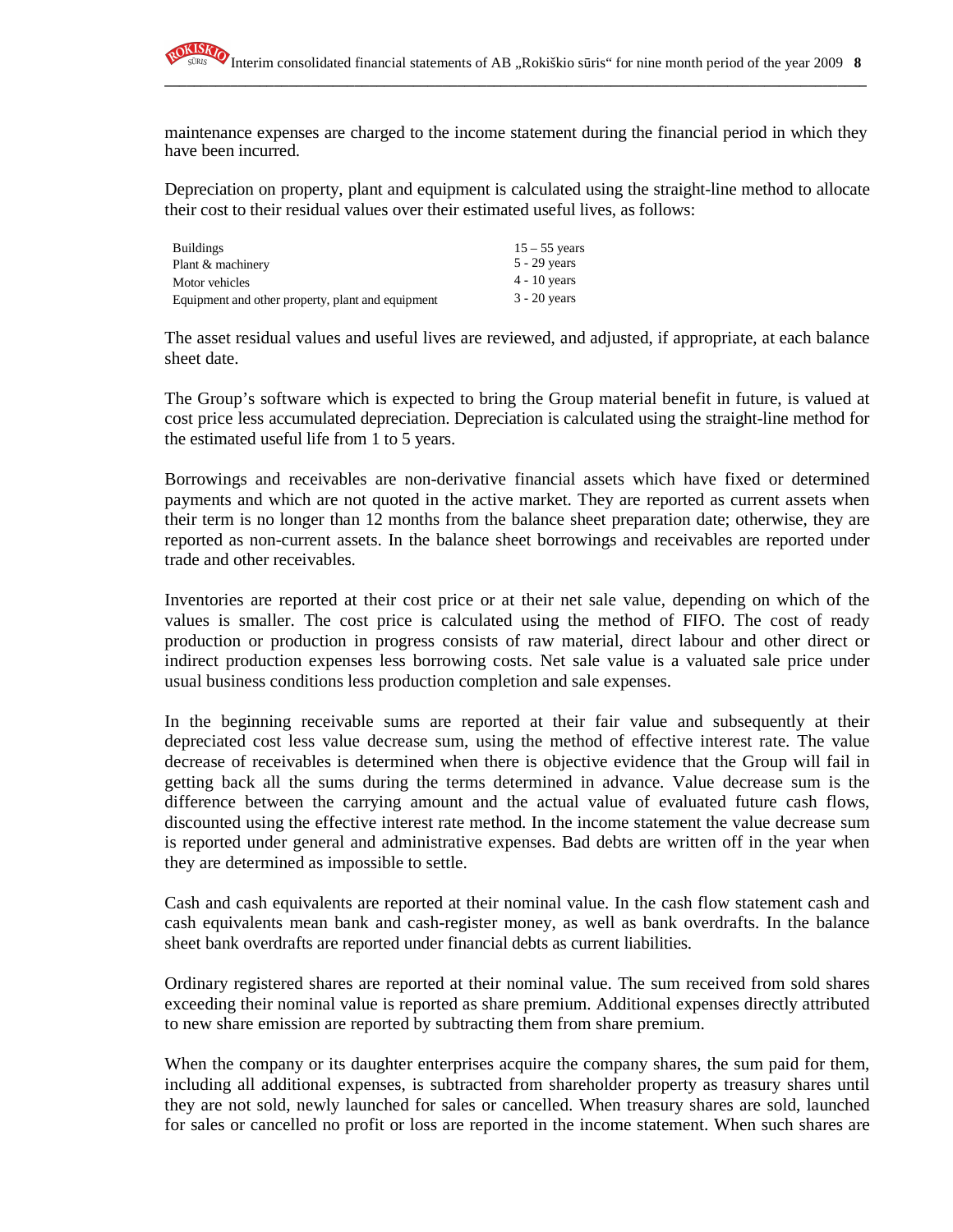subsequently sold or launched for sales again, the means received are reported as shareholders' own capital change in the consolidated balance sheet.

**\_\_\_\_\_\_\_\_\_\_\_\_\_\_\_\_\_\_\_\_\_\_\_\_\_\_\_\_\_\_\_\_\_\_\_\_\_\_\_\_\_\_\_\_\_\_\_\_\_\_\_\_\_\_\_\_\_\_\_\_\_\_\_\_\_\_\_\_\_\_\_\_\_\_\_\_\_\_\_\_\_\_\_\_\_\_\_\_\_\_\_\_\_\_\_\_**

Other reserves are formed following the general annual shareholder meeting decision concerning division of retained earnings.

In the beginning liabilities are reported at their fair value without transaction costs. Subsequently the loans granted are reported at their depreciated cost, whereas the difference amount between the proceeds received (less transaction costs) and the loan repayments is reported in the income statement during the entire loan period using the method of effective interest rate.

Income is taxed 20 per cent (in 2008 - 15 per cent) of income tax rate according to the laws on taxes of the Republic of Lithuania.

For its employees the Group pays social income payments to the State Social Insurance Fund (henceforth – the fund), following a determined payment plan and in accordance to local legal act requirements. Social insurance payments are considered to be expenses, following accumulation principle. They are reported under salary expenses.

Income from sale consists of the fair value of proceeds received or receivable for the goods sold and services provided during the Group's operating activities. It is received by subtracting the added value tax, returned goods and price allowances, and by removing the sales inside the Group. The income from production sale is counted only after the purchaser overtakes all the significant risks and benefits related to proprietary rights.

Interest income is acknowledged in proportion using the method of effective interest rate.

In the Group's financial report payment of dividends to the company's shareholders becomes obligatory only after it is confirmed by the company's shareholders.

The general income per share is counted by dividing the shareholders' net profit by the weighted average of ordinary registered shares launched. The ordinary registered shares bought by the Group are not included since they are valued as treasury shares.

The Group is organized on a basis of two main business segments: Fresh milk products and Cheese and other dairy products. Secondary reporting format – geographical. A geographical segment is engaged in providing products or services within a particular economic environment that are subject to risks and return that are different from those of segments operating in other economic environments.

Governmental subsidies are counted at their fair value when there is enough evidence confirming that subsidies are to be received and the Group is in conformity with the conditions raised.

Export subsidies, paid by the Government for every ton of goods in conformity with requirements, are registered under income from sales.

In the balance sheet the government subsidies granted to finance the purchase of long-term tangible assets are reported under long-term future income. They are acknowledged as income using the straight-line method during the relative long-term tangible asset functional working period.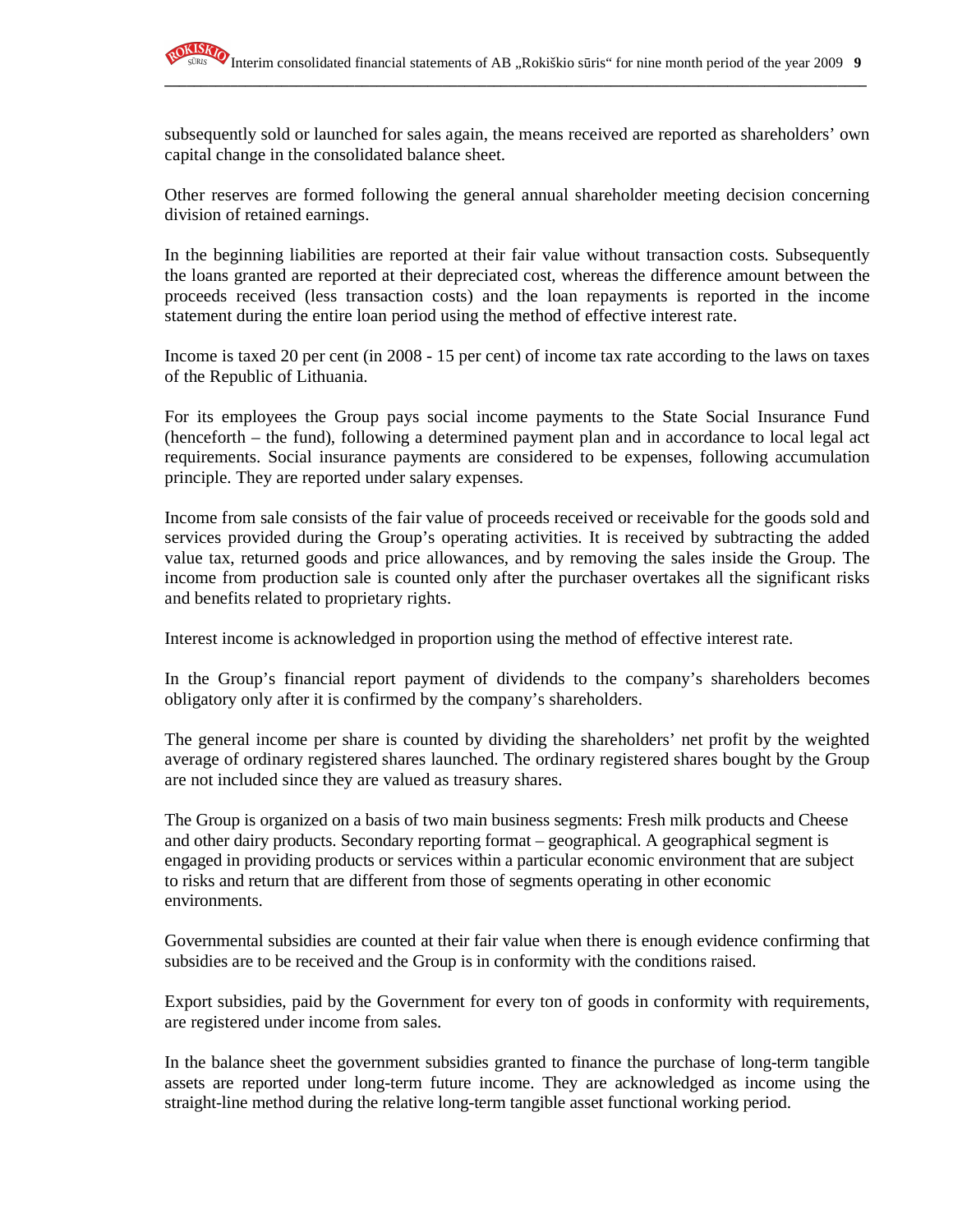Putting offs are evaluated as the actual value of expected obligatory expenses, applying the pre-tax tariff which reflects actual market considerations concerning cash time value and appropriate obligation risks. Putting off increase due to period changes is acknowledged as interest costs.

Trade payables are recognized initially at fair value and subsequently measured at amortized cost using effective interest method.

#### **3. Information on segments**

#### *Primary segment – business segments*

The Group's main business segments:

- Fresh dairy products

- Cheese and other dairy products.

Other operations of the Group mainly comprise of milk collecting activity. Transactions between the business segments are on normal commercial terms and conditions.

#### *Secondary segment – geographic segments*

Analysis of the Group's income from sales according to markets is as follows:

|                                               | 2009 09 30 | 2008 09 30 | <b>Change</b> |
|-----------------------------------------------|------------|------------|---------------|
|                                               |            |            | (%)           |
| Lithuania                                     | 196 586    | 191 168    | 2,83          |
| European Union countries                      | 184 239    | 240 421    | $-23,37$      |
| Other (including the United States and Japan) | 48 006     | 80 805     | $-40,59$      |
| Total                                         | 428 831    | 512 394    | $-16,31$      |

Income analysis according to groups:

|                         | 2009 09 30 | 2008 09 30 | <b>Change</b> |
|-------------------------|------------|------------|---------------|
|                         |            |            | (%)           |
| <b>Product Sales</b>    | 424 871    | 511 012    | $-16,86$      |
| <b>Export subsidies</b> | 2 9 4 4    |            | 100,00        |
| Provided services       | 1 016      | 382        | $-26,48$      |
| Total                   | 428 831    | 512 394    | $-16,31$      |

Following the European Commission's Regulation "Concerning covering export costs of milk and dairy products", starting from  $1<sup>st</sup>$  May 2004 the company has the right to receive subsidies for the cheese exported to the countries determined by the latter Regulation. Export subsidies are paid for every ton of exported production which is in conformity with the Regulation requirements. Payable export subsidies are reported under trade and other payables.

#### **4. Long-term tangible assets**

In the income statement the depreciation charge of long-term tangible assets is reported in the following entries: selling and marketing expenses, general and administrative expenses and cost of sales, as well as in production in progress and ready production entries.

Software and intangible asset depreciation charge are accounted in the entry of general and administrative expenses.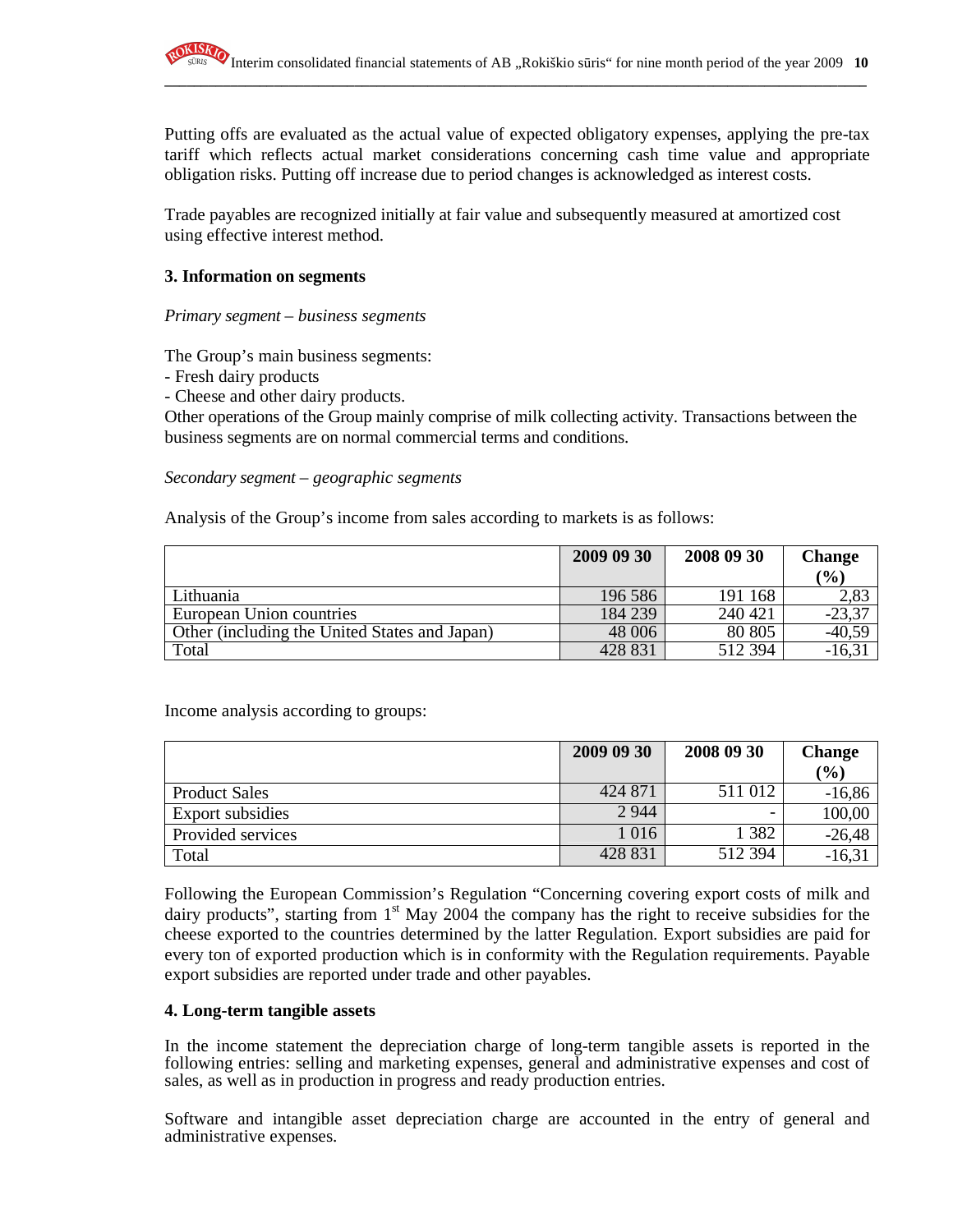## **5. Other receivables**

As at September  $30<sup>th</sup>$ , 2009, the Group's receivables were made of:

|                                      | 2009 09 30 | 2008 09 30 | <b>Change</b> |
|--------------------------------------|------------|------------|---------------|
|                                      |            |            | $\frac{9}{0}$ |
| Long-term loans granted to farmers   | 1895       | 8 2 9 4    | $-77,15$      |
| Long-term loans granted to employees | 111        | 201        | $-44,78$      |
| Investments                          | 186        | 186        | $-84,32$      |
| Loans to other companies             | 16 5 92    |            | 100,00        |
| Other                                | 5 2 9 7    | 1 590      | 233,14        |
| Total                                | 24 081     | 11 271     | 113,65        |

The repayment terms of loans granted to farmers vary from 2 months to 10 years, whereas the annual interest rate varies from 0 to 10 per cent.

The repayment terms of loans granted to employees vary from 1 to 22 years, whereas the interest rate for them is not calculated.

The loans to other companies increased due to short term loans re-classification into long term loans.

In the opinion of the company's managing bodies the balance sheet values of long-term receivables are their fair values.

#### **6. Inventories**

As at September  $30<sup>th</sup>$ , 2009, the Group's inventories were made of:

|                        | 2009 09 30 | 2008 09 30 | <b>Change</b> |
|------------------------|------------|------------|---------------|
|                        |            |            | $(\%)$        |
| Raw material           | 5 801      | 11 671     | $-50,30$      |
| Production in progress | 7 5 9 6    | 17 309     | $-56,12$      |
| Ready production       | 21 7 14    | 88 879     | $-75,57$      |
| Other inventories      | 2 5 0 2    |            | 100,00        |
| Total inventories      | 37 613     | 117859     | $-68,09$      |

#### **7. Selling and Other Receivables**

As at September  $30<sup>th</sup>$ , 2009, the Group's selling and other receivables were made of:

|                                             | 2009 09 30 | 2008 09 30 | <b>Change</b><br>$(\%)$ |
|---------------------------------------------|------------|------------|-------------------------|
| Selling receivables                         | 84 511     | 96 575     | $-12,49$                |
| Receivable export subsidies                 | 1892       |            | 100,00                  |
| VAT receivable                              | 1957       | 828        | 136,35                  |
| Other receivables                           | 14 706     | 17675      | $-16,80$                |
| Advance payments and future period expenses | 1 302      | 5 5 8 9    | $-76,70$                |
| Total                                       | 104 368    | 120 667    | $-13,51$                |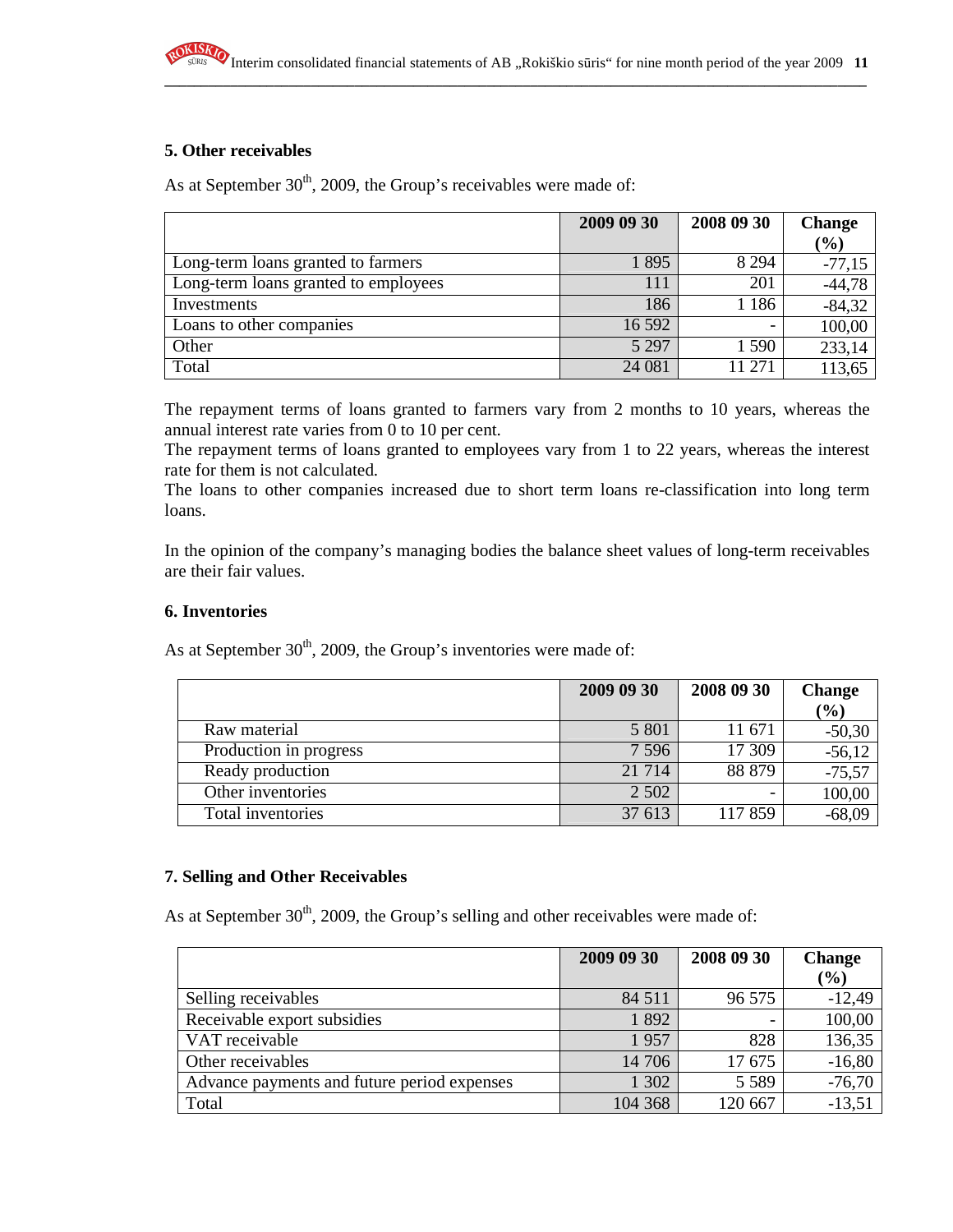#### **8. Cash and cash equivalents**

Cash and cash equivalents in the Balance Sheet and Cash Flow Statement are made of:

|                                      | 2009 09 30 | 2008 09 30 | <b>Change</b> |
|--------------------------------------|------------|------------|---------------|
|                                      |            |            | (%)           |
| Bank and cash-register money (Group) | 24 845     | 6 6 6 2    | 272,94        |
| Short term deposits                  | 30 566     |            | 100,00        |
| Total                                | 55 411     | 6 6 6 2    | 731,75        |

#### **9. Share capital**

As at September  $30<sup>th</sup>$ , 2009, the share capital of AB "Rokiskio sûris" was comprised of 42,716,530 (forty two million seven hundred sixteen thousand five hundred thirty) litas divided into 42,716,530 (forty two million seven hundred sixteen thousand five hundred thirty) ordinary registered shares with par value of LTL 1 each.

During the period as from January  $1<sup>st</sup>$ , 2009 until September 30<sup>th</sup>, 2009, AB "Rokiškio sūris" bought 1,516,600 ordinary registered shares of AB "Rokiškio sūris" at par value of LTL 1 (one litas) via Stock Exchange NASDAQ OMX Vilnius, which is affecting the submarket of official tender offer. It made 3,55 per cent of the company's authorized capital.

As at  $30<sup>th</sup>$  September 2009, including the previously acquired shares, AB "Rokiškio sūris" owns 4,271,636 (four million two hundred seventy one thousand six hundred thirty six) treasury shares with par value LTL 1 each which makes 10 % of the Authorised Capital of AB "Rokiškio sūris". The company purchased its own shares for LTL 18 829 thousand.

The company does not have the right to employ property and non-property rights using the own shares as stated by the Law on Joint Stock Companies.

#### **10. Shareholders**

Total number of shareholders of AB "Rokiškio sūris" as at September 30th 2009 was 5.630.

**The shareholders having or owning over 5 percent of the issuer's authorized capital (as at 30.09.2009):** 

| Name, surname                                          | <b>Address</b>                            | <b>Proprietary rights</b> |           |               | <b>With associated</b> |         |
|--------------------------------------------------------|-------------------------------------------|---------------------------|-----------|---------------|------------------------|---------|
| Name of company                                        |                                           |                           |           |               | persons                |         |
|                                                        |                                           | <b>Number of</b>          | Capital   | <b>Votes</b>  | Capital                | Votes % |
|                                                        |                                           | shares                    | share $%$ | $\frac{0}{0}$ | share $%$              |         |
| <b>UAB</b> "Pieno<br>pramonės investicijų<br>valdymas" | Pramonės str. 3,<br>Rokiškis<br>Lithuania | 15 338 900                | 35,91     | 39,89         | 53,81                  | 59,78   |
| Antanas Trumpa                                         | Sodų 41a, Rokiškis<br>Lithuania           | 5 5 28 3 70               | 12,94     | 14,38         | 53,81                  | 59,78   |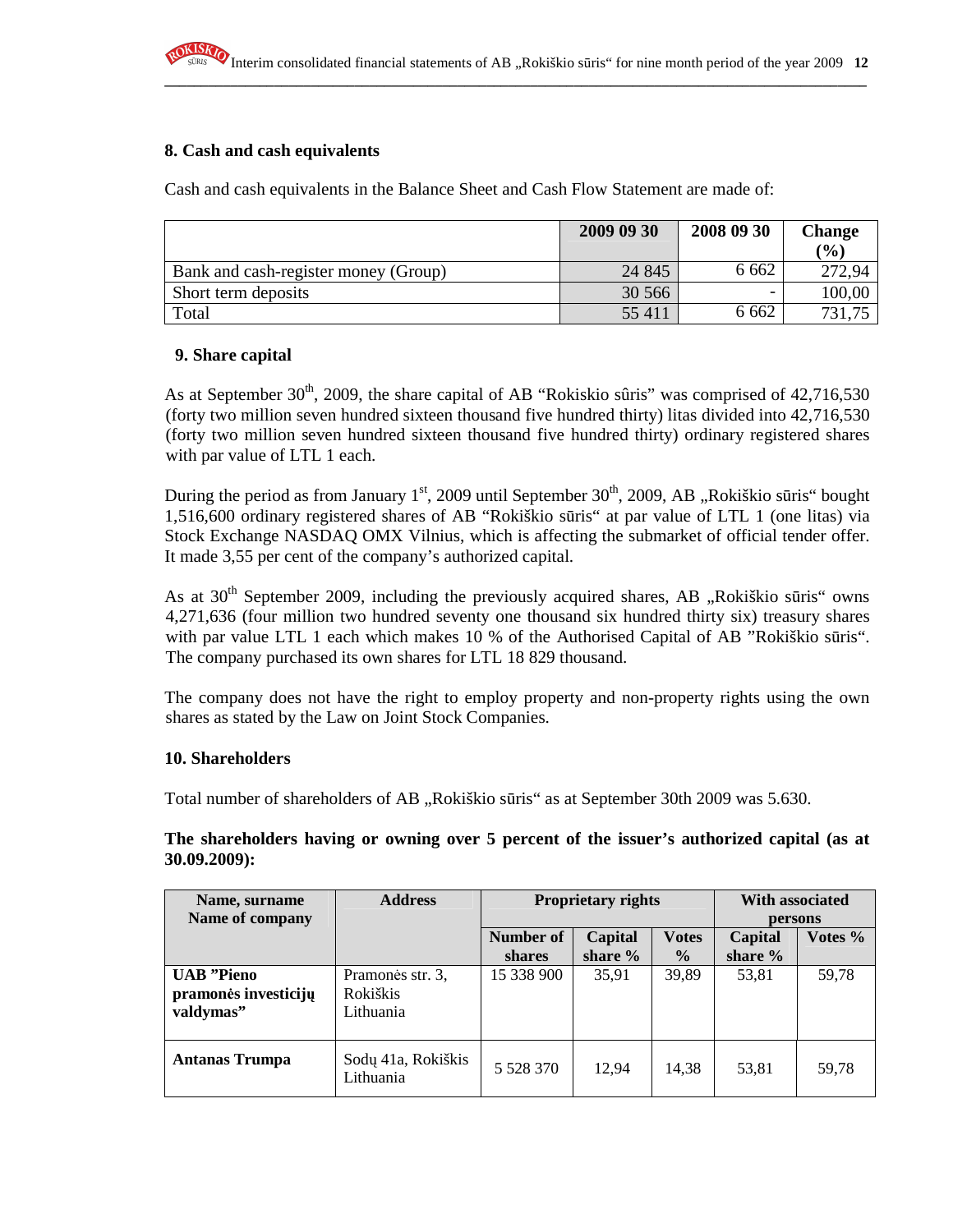

| <b>Skandinaviska</b><br><b>Enskilda</b><br><b>Banken AB clients</b> | Sergels Torg 2,<br>10640 Stockholm,<br>Sweden | 3 9 39 207 | 9,22  | 10.25 |  |
|---------------------------------------------------------------------|-----------------------------------------------|------------|-------|-------|--|
| AB "Rokiškio sūris"                                                 | Pramonės g.3,<br>Rokiškis<br>Lietuva          | 4 271 636  | 10,00 |       |  |

**\_\_\_\_\_\_\_\_\_\_\_\_\_\_\_\_\_\_\_\_\_\_\_\_\_\_\_\_\_\_\_\_\_\_\_\_\_\_\_\_\_\_\_\_\_\_\_\_\_\_\_\_\_\_\_\_\_\_\_\_\_\_\_\_\_\_\_\_\_\_\_\_\_\_\_\_\_\_\_\_\_\_\_\_\_\_\_\_\_\_\_\_\_\_\_\_**

Information on the trade by AB"Rokiškio sūris" ordinary registered shares (symbol RSU1L) during January – September 2009 in the Stock Exchange NASDAQ OMX Vilnius:

| Jpening                  | Minimal      | Maximal    | Closing      | Average      | Furnover  | urnover |
|--------------------------|--------------|------------|--------------|--------------|-----------|---------|
| price $(Lt)$             | price $(Lt)$ | price (Lt) | price $(Lt)$ | price $(Lt)$ | (units)   | (Lt)    |
| $\overline{\phantom{a}}$ | 1,65         | つ ワビ       | 3,20         | 2,08         | 3 569 495 | 426 833 |

#### **11. Financial ratios**

The Group's financial ratios:

|                                    | 2009 09 30 | 2008 09 30 | Change $(\% )$      |
|------------------------------------|------------|------------|---------------------|
| Revenue (LTL thousand)             | 428 831    | 512 394    | $-16,31$            |
| EBITDA (LTL thousand)              | 36 205     | 10895      | $\overline{232,31}$ |
| EBITDA margin $(\%)$               | 8,44       | 2,13       | 296,24              |
| Operations profit (LTL thousand)   | 14 74 6    | (9458)     | $-255,91$           |
| Margin of operations profit $(\%)$ | 3,44       | (1, 85)    | $-285,95$           |
| Profit per share (LTL)             | 0.24       | (0,32)     | $-175,00$           |
| Number of shares (units)           | 42 716 530 | 42 716 530 |                     |

#### **12. Information on management bodies:**

#### **Board of Directors:**

**Dalius Trumpa** – Board Chairman (elected by the  $25<sup>th</sup>$  April 2008 General meeting of shareholders). Owns 759 740 ordinary registered shares. i.e. 1,78% of the Authorized capital and 1,98 % votes of AB "Rokiškio sūris".

Participation in the activities of other companies:

Shareholder of UAB" Pieno pramonės investicijų valdymas", having 3,91 % of the company's shares and votes;

Chief executive officer of AB "Rokiskio suris" subsidiary UAB "Rokiškio pienas", having no shares;

Director of UAB "Rokvalda", having 100% of shares and votes;

**Antanas Kavaliauskas** – Deputy Chairman (elected by the  $25<sup>th</sup>$  April 2008 General meeting of shareholders), the Chief Financial Officer of AB "Rokiškio sūris", having no ownership of AB "Rokiškio sūris".

Participation in the activities of other companies:

Shareholder of UAB "Pieno pramonės investicijų valdymas" owning 3,91% of shares of UAB" Pieno pramonės investicijų valdymas".

Board Chairman of Latvian company SIA Jekabpils piena kombinats, having no shares;

Director of Lithuanian dairy association "Pieno centras", having no shares.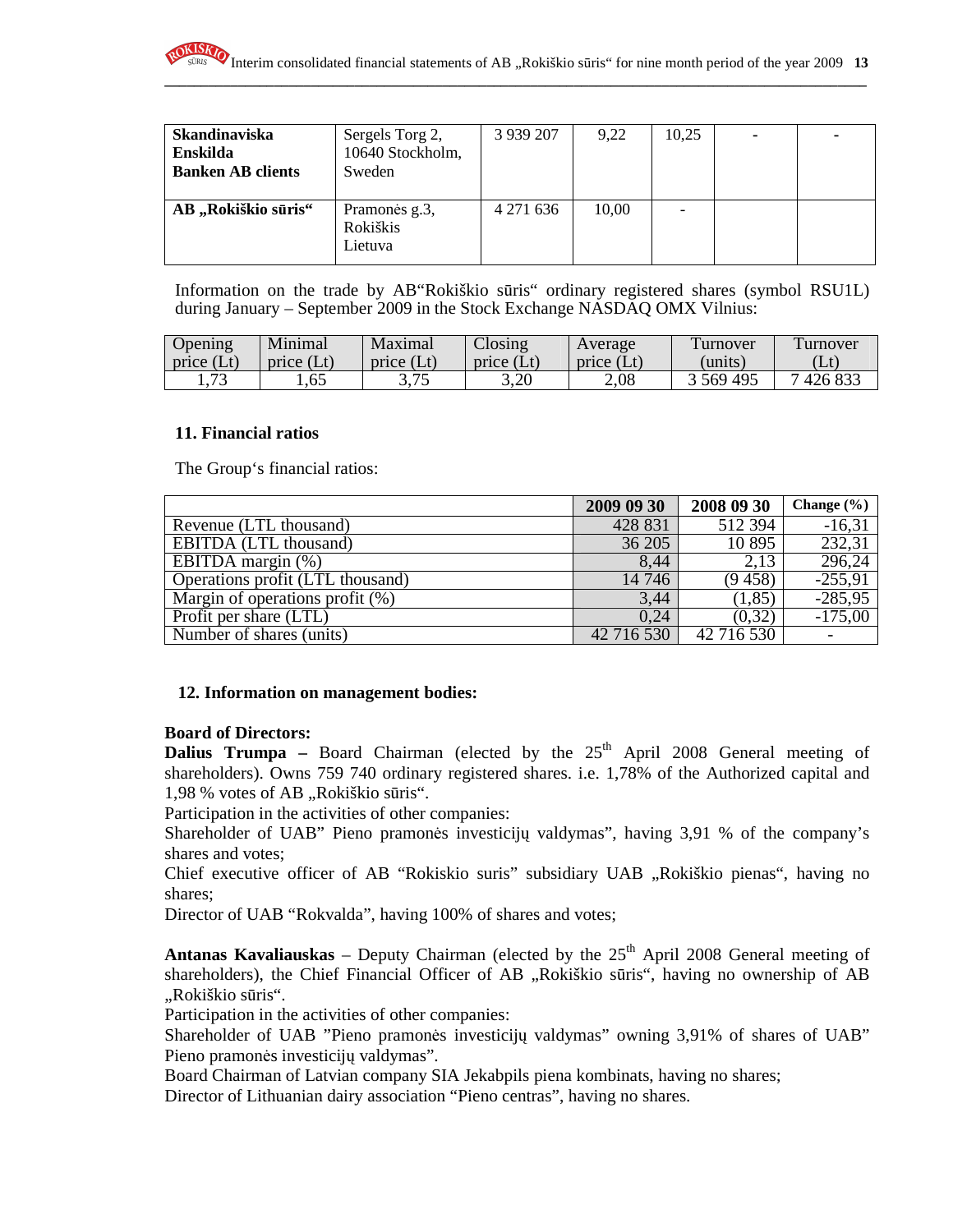

**Antanas Trumpa** – Board member (elected by the  $25<sup>th</sup>$  April 2008 General meeting of shareholders), Chief Executive Officer of AB "Rokiškio sūris", owning 5 528 370 ordinary registered shares of AB "Rokiškio sūris", i.e. 12,94 % of the authorized capital of AB "Rokiškio sūris" and 14,38 % of votes.

Participation in the activities of other companies:

Shareholder of UAB "Pieno pramonės investicijų valdymas" with 7 546, i.e. 74,86% of the shares and votes of UAB" Pieno pramonės investicijų valdymas".

**Ramūnas Vanagas** – Board member (elected by the  $25<sup>th</sup>$  April 2008 General meeting of shareholders), Development Director of AB "Rokiškio sūris", having no ownership of shares of AB "Rokiškio sūris".

Participation in the activities of other companies:

Board member of UAB "Skirpstas", having no shares.

**Andrius Trumpa** – Board member (elected by the 25<sup>th</sup> April 2008 General meeting of shareholders), works in Vilnius Gedimino Technikos University in the capacity of lecturer, owns  $298820$  shares, i.e.  $0.70\%$  of the Authorized capital and  $0.78\%$  votes of AB  $\alpha$ , Rokiškio sūris". He does not participate in the performance and capital of any other companies

**Jonas Kvedaravičius** – Board member, (elected by the  $25<sup>th</sup>$  April 2008 General meeting of shareholders), Central services director of AB "Rokiškio sūris", having 24 630 shares of AB  $R$ okiškio sūris", i.e. 0,06 % of the company's authorized capital and 0,06 % of the votes. Participation in the activities of other companies:

Shareholder of UAB "Pieno pramonės investicijų valdymas", having 3,91 % of the company's shares and votes;

Director of UAB "Pieno pramonės investicijų valdymas".

**Jonas Kubilius** – Board member, (elected by the  $25<sup>th</sup>$  April 2008 General meeting of shareholders), Logistics director of AB "Rokiškio sūris", having 19 930 shares of AB "Rokiškio sūris", i.e. 0,05 % of the company's authorized capital and 0,05 % of the votes.

Participation in the activities of other companies:

Shareholder of UAB "Pieno pramonės investicijų valdymas", having 3,91 % of the company's shares and votes;

**Evaldas Dikmonas** – Board member, (elected by the  $25<sup>th</sup>$  April 2008 General meeting of shareholders), Procurement director of AB "Rokiškio sūris", having 90 shares of AB "Rokiškio sūris", i.e. 0,0002 % of the company's authorized capital and 0,0002 % of the votes.

Participation in the activities of other companies:

Shareholder of UAB "Pieno pramonės investicijų valdymas", having 3,91 % of the company's shares and votes;

Board chairman of UAB "Skirpstas", having no shares.

Board member of Latvian company SIA Jekabpils piena kombinats, having no shares.

**Darius Norkus** – Board member, (elected by the 25<sup>th</sup> April 2008 General meeting of shareholders), Sales and Marketing director of AB "Rokiškio sūris", having no shares of the company.

Participation in the activities of other companies:

Shareholder of UAB "Pieno pramonės investicijų valdymas", having 3,91 % of the company's shares and votes;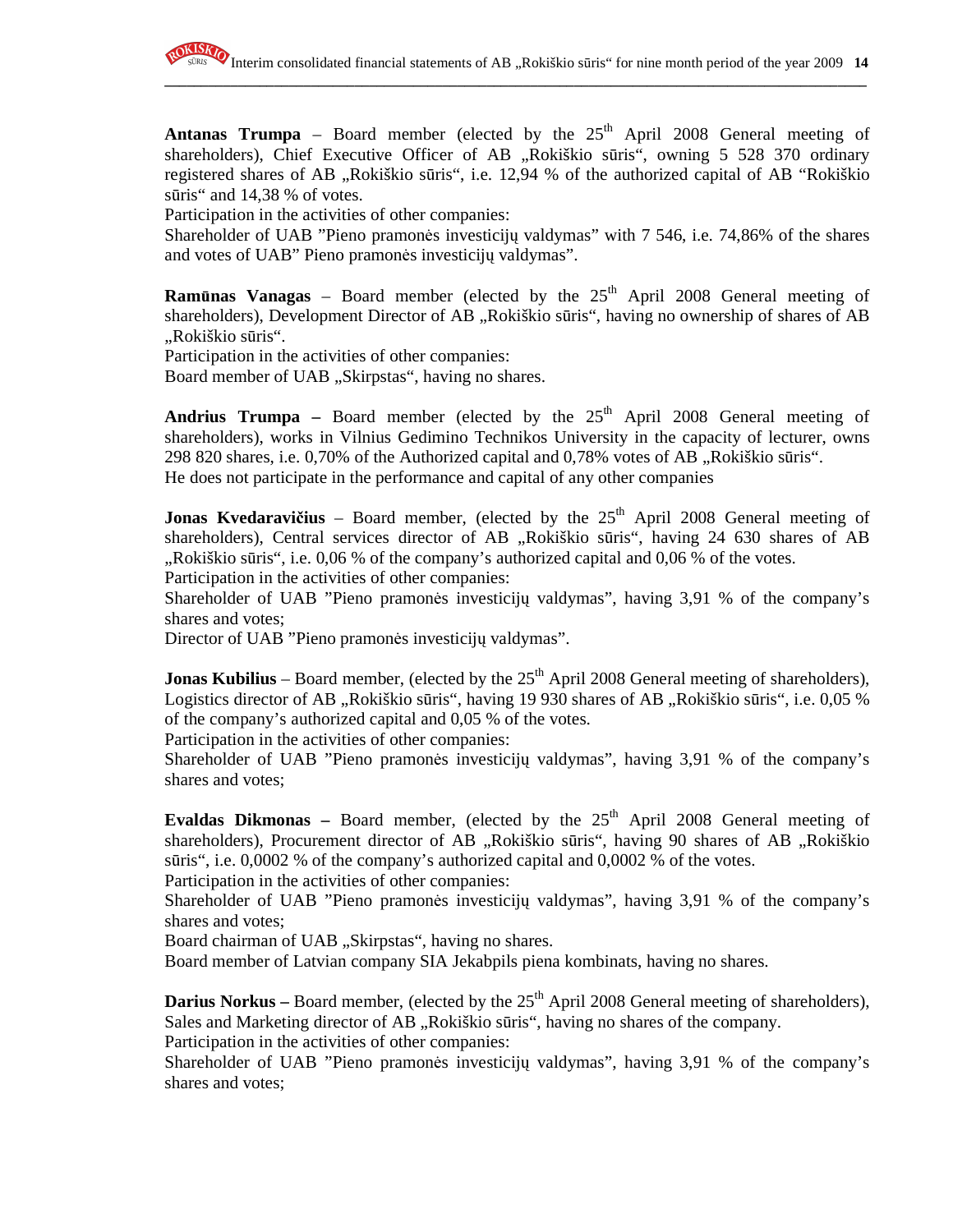#### **13. Information on audit**

The audit according to the International Accounting Standards will be made for the full year 2009 by audit company UAB "PricewaterhouseCoopers".

## **14. Key events of the issuer's activities**

1. Estimated sales of the Group of AB "Rokiskio suris" for the year 2009, is LTL 583 million (EUR 168.8 million), i.e. by 14 per cent less than in 2008, and the expected profitability in 2009 is around 1-2 per cent.

In 2009, the Company's estimated volumes of dairy production is similar to the year 2008,yet the expected lower exported production prices determine overall reduction of the sales.

2. Resolutions of JSC Rokiskio suris for the General meeting of Shareholders held on 24th April 2009:

2.1. Approved the annual report of AB "Rokiskio suris" for the year 2008.

2.2. Approved the Audit Report.

2.3. Approved the financial accounting for the year 2008.

2.4. Approved profit (loss) distribution for the year 2008:

2.4.1. Non-distributable profit (loss) at beginning of year - LTL 113 245 thou (EUR 32 798 thou)

2.4.2. Dividends for the year 2007, approved by shareholders - LTL 9 902 thou (EUR 2 868 thou)

2.4.3. Transfers to reserves provided by law - LTL 1 712 thou (EUR 496 thou)

2.4.4. Profit share transferred to reserves for acquisition of own shares - LTL 14 352 thou (EUR 4 157 thou)

2.4.5. Non-distributable profit (loss) at beginning of year after dividend payout and transfer to reserves - LTL 87 279 thou (EUR 25 278 thou)

2.4.6. Net profit (loss) of fiscal year - LTL (18 286) thou ( EUR (5 296) thou)

2.4.7. Distributable profit (loss) - LTL 68 993 thou (EUR 19 982 thou)

2.4.8. Profit share for mandatory reserve

2.4.9. Profit share for acquisition of treasury shares -

2.4.10. Profit share for other reserves

2.4.11. Profit share for dividend payout -

2.4.12. Profit share for annual payments (tantiemes) to the Board of Directors, employee bonuses and other

2.4.13. Non-distributable profit (loss) at end of year - LTL 68 993 thou (EUR 19 982 thou)

2.5. UAB "PriceWaterhouseCoopers" appointed as an Auditor of JSC Rokiskio suris. The Board of Directors will establish the fee for the auditor's work. The Company's Chief Executive Officer is authorized sign a contract with the auditor.

2.6. Approved the regulations for the Audit Committee of AB "Rokiskio suris" formation and performance.

2.7. Kestutis Kirejevas is elected as an independent member of the Audit Committee. The Board of Directors will establish the fee for the auditor's work. The Company's Chief Executive Officer shall sign a contract with the auditor.

2.8. The following members of the Audit Committee of AB "Rokiskio suris": Kestutis Kirejevas, Asta Keliuotyte, Rasa Zukauskaite are approved.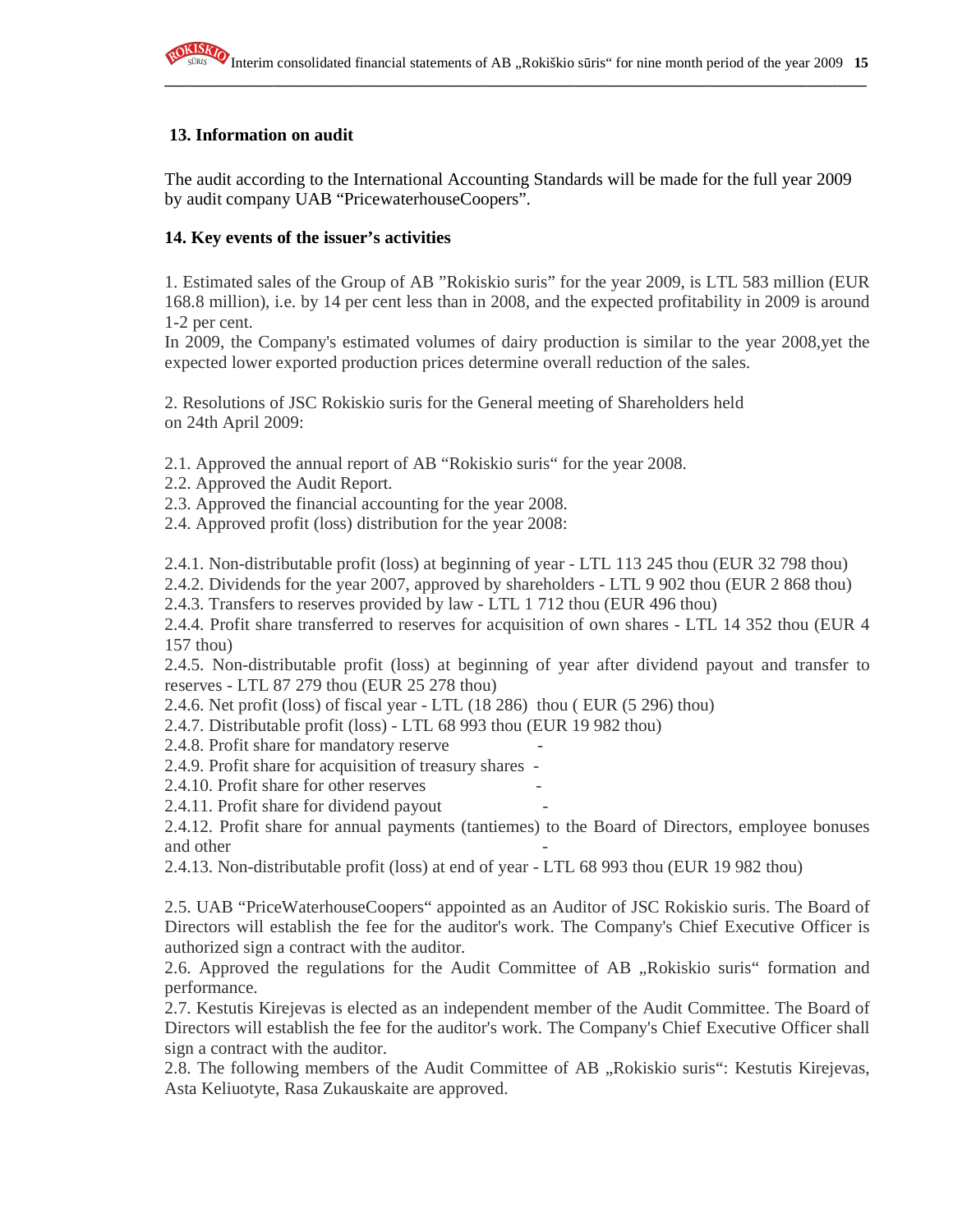#### 3. Regarding purchase of own shares

The 10th July 2009 Board of Directors of AB "Rokiskio suris" resolved:

1. Pursuing the resolution of the 25th April 2008 general meeting of shareholders of AB "Rokiskio suris" - to acquire up to 1 516 600 (one million five hundred sixteen thousand six hundred) units of ordinary registered shares of AB "Rokiskio suris" LTL 1 (one) litas par value. (3,55 per cent of the authorized capital).

**\_\_\_\_\_\_\_\_\_\_\_\_\_\_\_\_\_\_\_\_\_\_\_\_\_\_\_\_\_\_\_\_\_\_\_\_\_\_\_\_\_\_\_\_\_\_\_\_\_\_\_\_\_\_\_\_\_\_\_\_\_\_\_\_\_\_\_\_\_\_\_\_\_\_\_\_\_\_\_\_\_\_\_\_\_\_\_\_\_\_\_\_\_\_\_\_**

2. The price for purchase of own shares is set at LTL 2,20 (two litas 20 ct) per ordinary registered share of AB "Rokiskio suris".

3. Duration of purchase of own shares - 14 days. The shares will be purchased as from 15th July 2009 until 28th July 2009, via the official tender submarket of Securities Exchange NASDAQ OMX Vilnius.

4. In case the quantity of shares offered for purchase is greater than it is intended to buy, the amount of offered for purchase shares will be proportionally decreased.

5. Increase of block of treasury shares of AB, Rokiskio suris"

AB "Rokiskio suris" increased its package of treasury shares from 6,45 per cent to 10 per cent resulting from the acquisition of 1 516 600 shares LTL 1 (one) par value for LTL 3 336 520.(EUR 966 323). The pay day of the acquired shares is July 31st, 2009.

4. Resolutions of the Extraordinary General Meeting of Shareholders of JSC Rokiskio suris held on 31st August 2009:

4.1. Regarding decrease of the Authorized Capital of the Company by annulment of treasury shares: To decrease the Authorised capital of AB "Rokiskio suris" by LTL 4 271 636 (four million two hundred seventy one thousand six hundred thirty six litas) in the way of annulment of 4 271 636 (four million two hundred seventy one thousand six hundred thirty six litas) ordinary registered shares at par value of LTL 1 (one) litas.

After annulment of treasury shares, the Authorised capital of AB "Rokiskio suris" shall make LTL 38 444 894 (thirty eight million four hundred forty four thousand eight hundred ninety four litas) ordinary registered shares at par value of LTL 1 (one) litas.

The purpose of the decrease of the Company's Authorised capital is annulment of treasury shares and obtaining the ability to purchase own shares according to the Law on Joint Stock Companies at par value of not more than 1/10 of the Authorized capital.

The Authorised capital shall be decreased solely by the annulled treasury shares. Rokiskio suris AB have purchased 4 271 363 units of own shares (10 per cent of Authorised capital). The nominal value and number of the shares owned by the Company's shareholders shall not change.

4.2. Change of the Company's Articles of Association due to decrease of the Authorized capital:

4.2.1. Due to the change in the company's Authorised Capital after its decrease, to approve the reviewed Articles of Association:

Consequently, point 3.1 shall be read as follows:

"The Authorized capital of the Company consists of LTL 38 444 894 (thirty eight million four hundred forty four thousand eight hundred ninety four litas). The Authorised capital is divided into 38 444 894 (thirty eight million four hundred forty four thousand eight hundred ninety four) ordinary registered shares at par value of LTL 1 (one) litas"